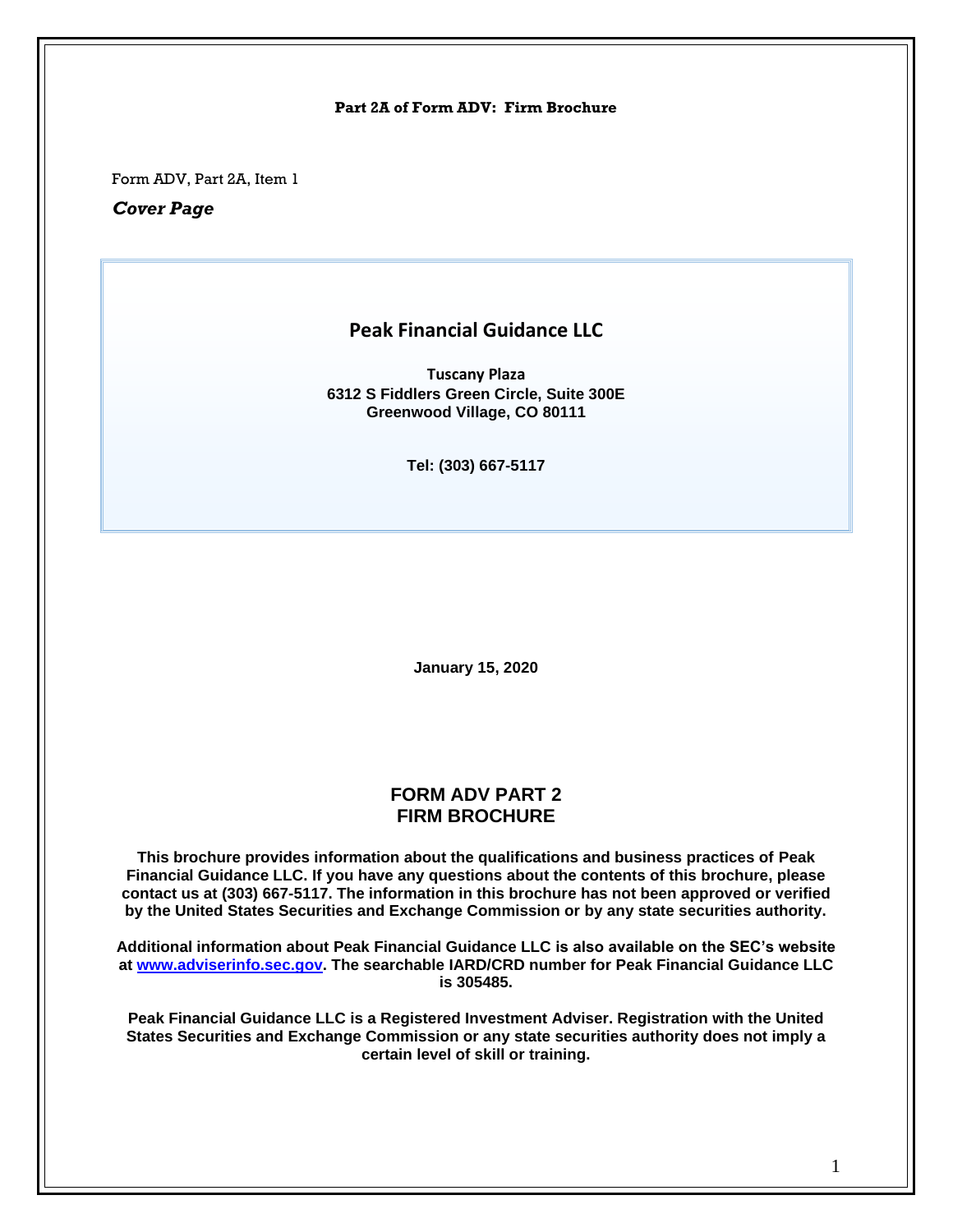# *Material Changes*

### **Material Changes since the Last Update**

This is the firm's first Brochure filing Peak Financial Guidance LLC was established as a new Registered Investment Advisor in December 2019 under the State of Colorado rules and regulations.

The following material changes have been made from the last Form ADV 2A filing on 12/12/2019:

• The firm address is updated from 22973 Cleveland Drive, Parker, CO 80138 to Tuscany Plaza, 6312 S Fiddlers Green Circle, Suite 300E, Greenwood Village, CO 80111.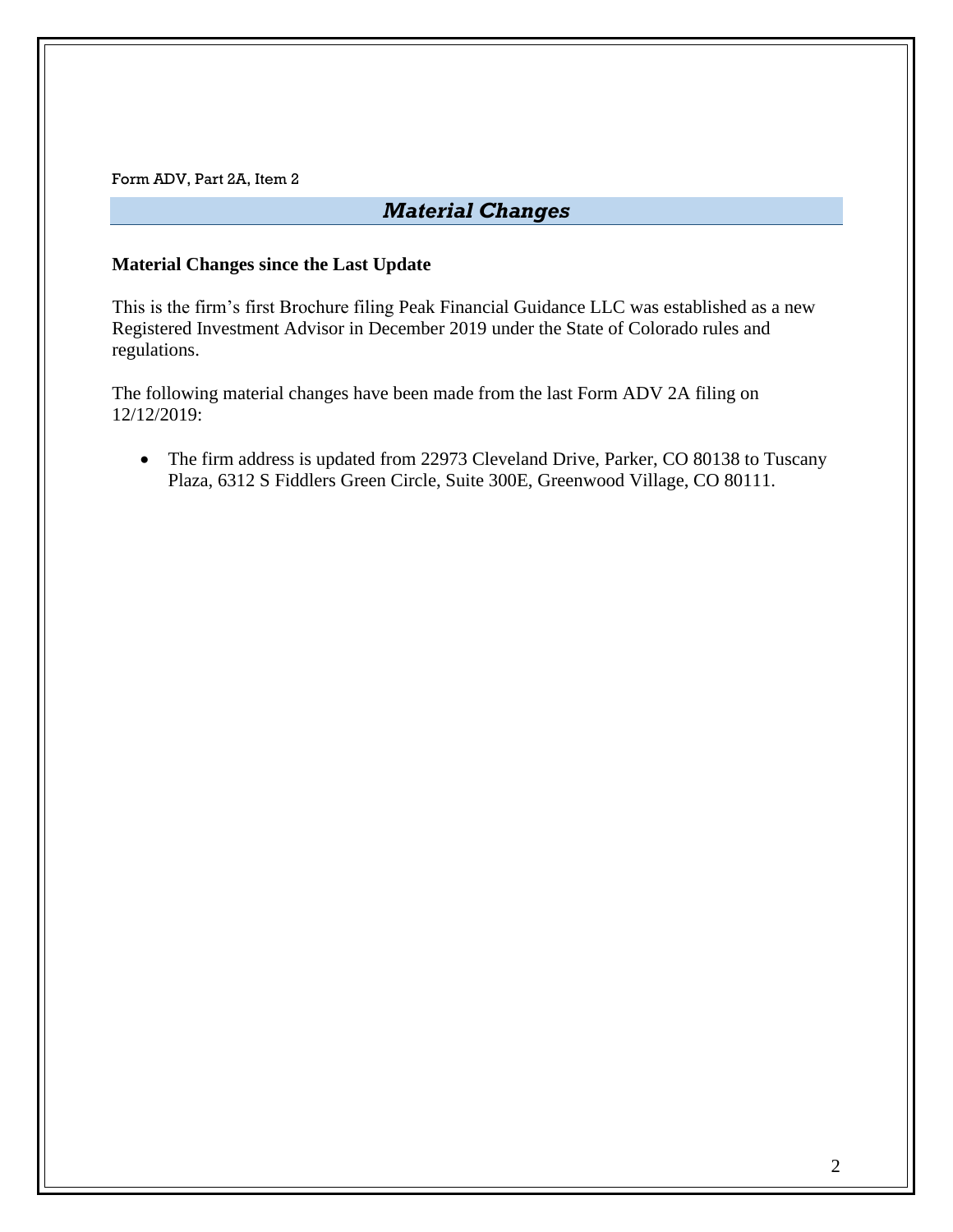# *Table of Contents*

| Performance-Based Fees and Side-By-Side Management8                                 |
|-------------------------------------------------------------------------------------|
|                                                                                     |
| Methods of Analysis, Investment Strategies, and Risk of Loss8                       |
|                                                                                     |
| Other Financial Industry Activities and Affiliations 10                             |
| Code of Ethics, Participation or Interest in Client Transactions and Personal<br>11 |
|                                                                                     |
|                                                                                     |
|                                                                                     |
|                                                                                     |
|                                                                                     |
|                                                                                     |
|                                                                                     |
| Requirements for State-Registered Advisers 14                                       |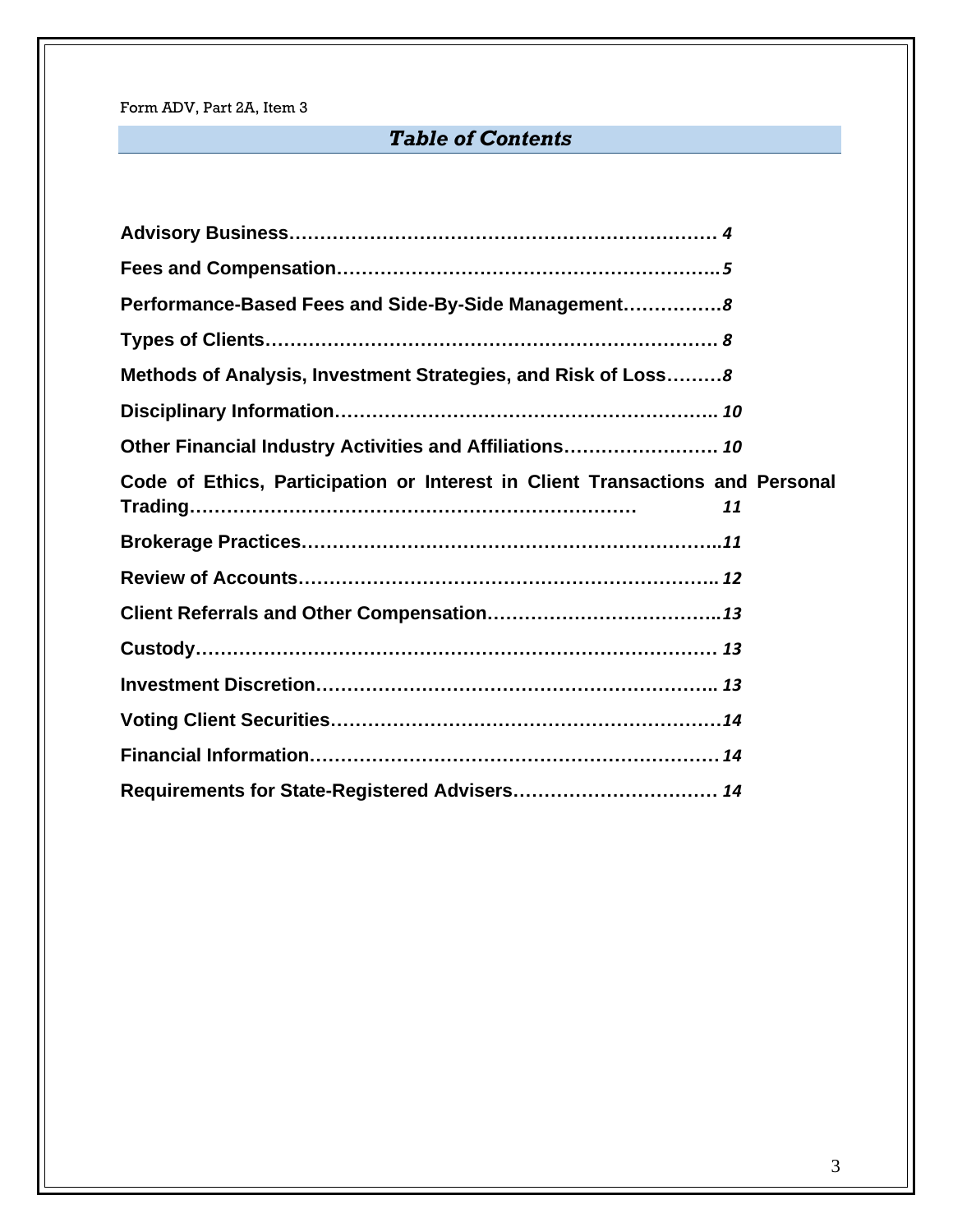## *Advisory Business*

<span id="page-3-0"></span>Peak Financial Guidance LLC (hereinafter called "PFG") is a Registered Investment Adviser based in Parker, Colorado, and incorporated under the laws of the State of Colorado. PFG is wholly- owned by Adam Horning, Managing Principal / Chief Compliance Officer (CCO). PFG is registered with the State of Colorado and is subject to its rules and regulations.

Founded in December 2019, PFG provides investment advisory services, which may include, but are not limited to, the review of client investment objectives and goals, recommending asset allocation strategies of managed assets among investment products such as cash, stocks, mutual funds and bonds, annuities, and/or preparing written investment strategies.

PFG provides investment advisory services through its Investment Advisory Representatives ("IAR") to accounts opened with PFG. Managed Accounts are available to individuals.

### **Asset Management**

PFG provides discretionary and non-discretionary investment management services to some of its clients through various managed account programs. PFG will assist clients in determining the suitability of the managed account for the client. The firm is compensated through a comprehensive single fee. PFG will be responsible for the following:

- Providing Firm Brochure (this document)
- Performing due diligence on custodian and service partners
- Recommending strategic asset and style allocations
- Providing research on investment product options, as needed
- Providing client risk profile questionnaire
- Obtaining investment advisory contract from client with required financial, risk tolerance, suitability and investment vehicle selection information for each new account
- Performing client suitability check on account documentation, review the investment objectives and evaluate the investment vehicle selections

PFG's investment advice is tailored to meet clients' needs and investment objectives. Clients may impose restrictions on investing in certain securities or types of securities (such as a product type, specific companies, specific sectors, etc.) by providing a signed and dated written notification, of which an e-mail is also an acceptable form of notification. If a client chooses to notify PFG of investment restrictions via e-mail, it must be understood that PFG will not be held responsible for the terms of the notification until PFG acknowledges receipt of the notification by e-mail to the client. This is to prevent there being a miscommunication between the client and PFG in an instance where an e-mail is either not received or is not seen by the staff of PFG.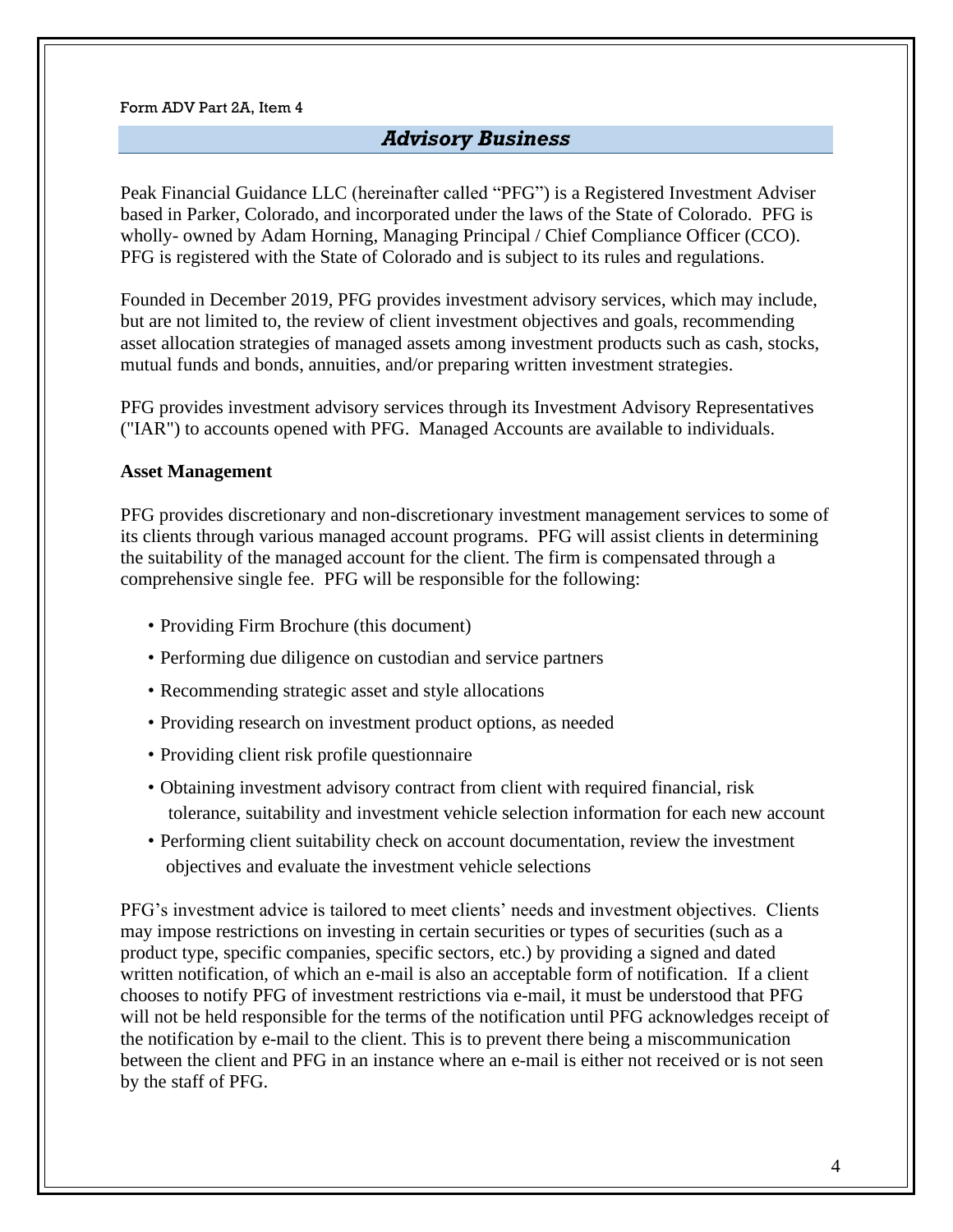### **Financial Planning**

Financial plans and financial planning may include, but are not limited to, investment planning, life insurance, tax concerns, retirement planning, college planning, and debt/credit planning. These services are based on either hourly fees or fixed fees; the final fee structure is documented in section 8 of the Investment Advisory Agreement.

All financial planning accounts are reviewed upon financial plan creation and plan delivery by Adam Horning, Principal Executive Officer of the firm. There is only one level of review and that is the total review conducted to create the financial plan.

As of December 2019, the firm has the following Asset Under Management:

Discretionary: \$0 Non-Discretionary: \$0

<span id="page-4-0"></span>Form ADV, Part 2A, Item 5

## *Fees and Compensation*

The following types of fees will be assessed:

**Asset Management** – Fees are charged quarterly in arrears and are based on asset size and the level of complexity of the services provided. In individual cases, PFG has the sole discretion to negotiate fees that are lower than the standard fee shown or to waive fees. Fees are not based on the share of capital gains or capital appreciation of the funds or any portion of the funds. Comparable services for lower fees may be available from other sources. Fees for the initial quarter will be prorated based upon the number of calendar days in the calendar quarter that the advisory agreement is in effect. Fees are based on the market value of the assets on the last business day of the quarter. Annual fees range from 0.55% - 1.35%, depending on the amount of assets under management ("AUM") – See chart below. Financial planning and consulting services are included in these fees for asset management services with the exception of unique circumstances that may require a separate agreement for financial planning services (description and fees are discussed below). If the situation warrants separate financial planning fees, it will be discussed upfront and a separate agreement will be negotiated.

The values of accounts under management from the same household will aggravated for fee calculation, unless the client instructs otherwise.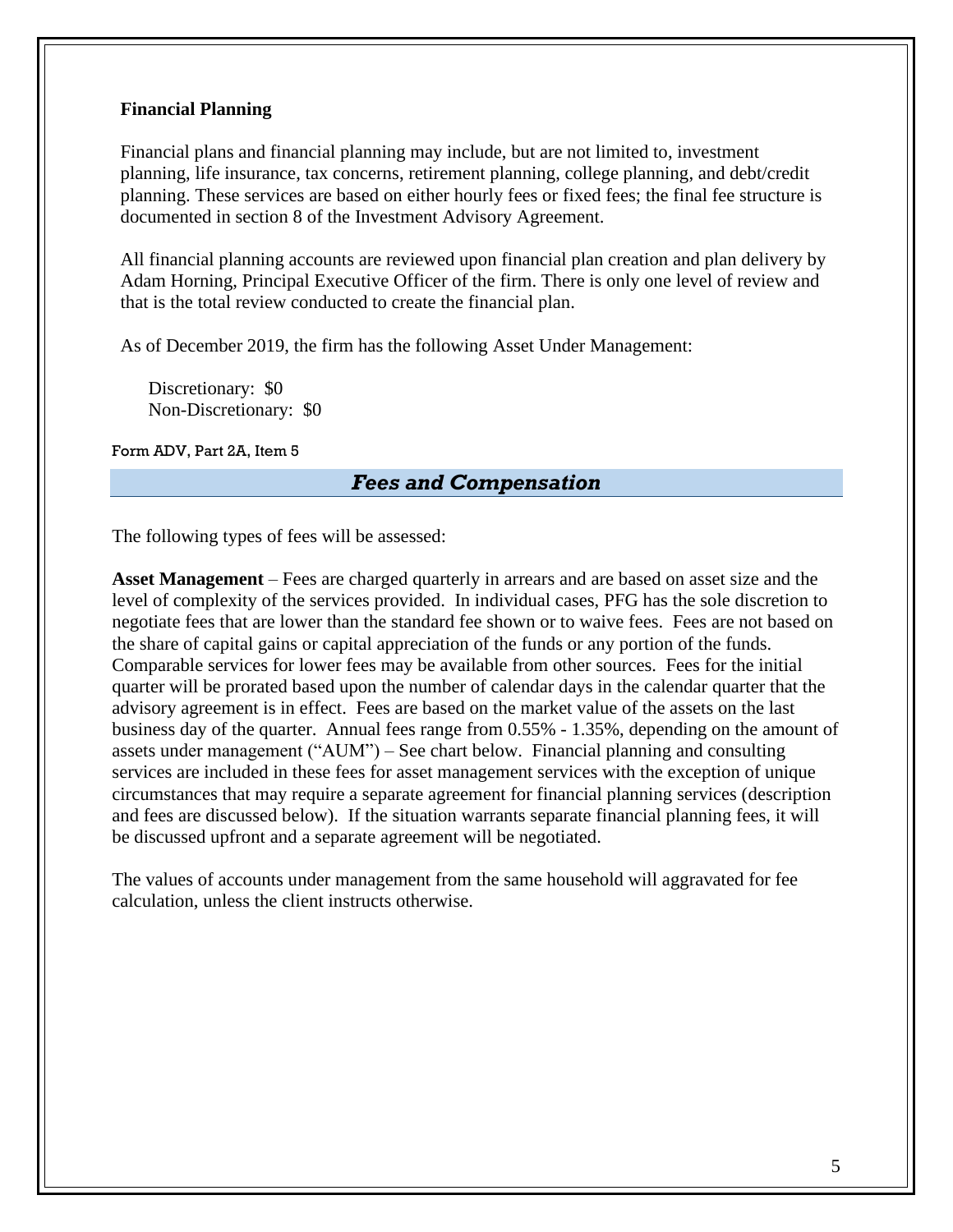Fee Schedule for Asset Management:

| <b>Total Account Value</b> | Maximum Annual Advisory Fee |
|----------------------------|-----------------------------|
| Under \$125,000            | 1.35%                       |
| $$125,001 - $250,000$      | 1.25%                       |
| $$250,001 - $500,000$      | 1.15%                       |
| $$500,001 - $1,000,000$    | 1.05%                       |
| $$1,000,001 - $1,500,000$  | 0.95%                       |
| $$1,500,001 - $2,500,000$  | 0.85%                       |
| $$2,500,001 - $5,000,000$  | 0.65%                       |
| \$5,000,001 or more        | 0.55%                       |

*All assets are charged at one level, i.e.: if you have \$550,000 under management, you will pay 1.05% annual fee for the entire amount.*

As authorized in the client agreement, the account custodian withdraws Peak Financial Guidance LLC's advisory fees directly from the clients' accounts according to the custodian's policies, practices, and procedures. The custodial statement includes the amount of any fees paid to PFG for advisory services. You should carefully review the statement from your custodian and verify the calculation of fees and compare to the invoice you receive from PFG, and promptly notify PFG of any discrepancies. Your custodian does not verify the accuracy of fee calculations.

Fees are charged on a quarterly basis, meaning that advisory fees for a quarter are charged on the first day of the following quarter. There will never be an instance where more than \$500 will be required or solicited, six or more months in advance of the services to be rendered. Clients may terminate asset management services obtained from PFG, without a fee or penalty, upon written notice within five (5) business days after entering into the advisory agreement with PFG. The client is responsible for any fees and charges incurred by the client from third parties as a result of maintaining the account such as transaction fees for any securities transactions executed and account maintenance or custodial fees. Thereafter, the client may terminate advisory services upon written notice delivered to and received by PFG. Clients who terminate investment advisory services during a quarter are charged a prorated advisory fee based on the date of PFG's receipt of client's written notice to terminate. Any earned but unpaid fees are immediately due and payable.

In addition to advisory fees paid to PFG as explained above, clients may pay custodial service, account maintenance, transaction, and other fees associated with maintaining the account. These fees vary by custodian. Clients should ask PFG for details on transaction fees or other custodial fees specific to their account, as these fees are not included in the annual advisory fee. PFG does not share any portion of such fees. Additionally, for any mutual funds purchased, the client may pay their proportionate share of the funds' distribution, internal management, investment advisory and administrative fees. Such fees are not shared with PFG and are compensation to the fund manager.

Mutual funds purchased or sold in accounts may generate transaction fees that would not exist if the purchase or sale were made directly with the mutual fund company. Mutual funds held in accounts also charge management fees. These mutual fund management fees may be more or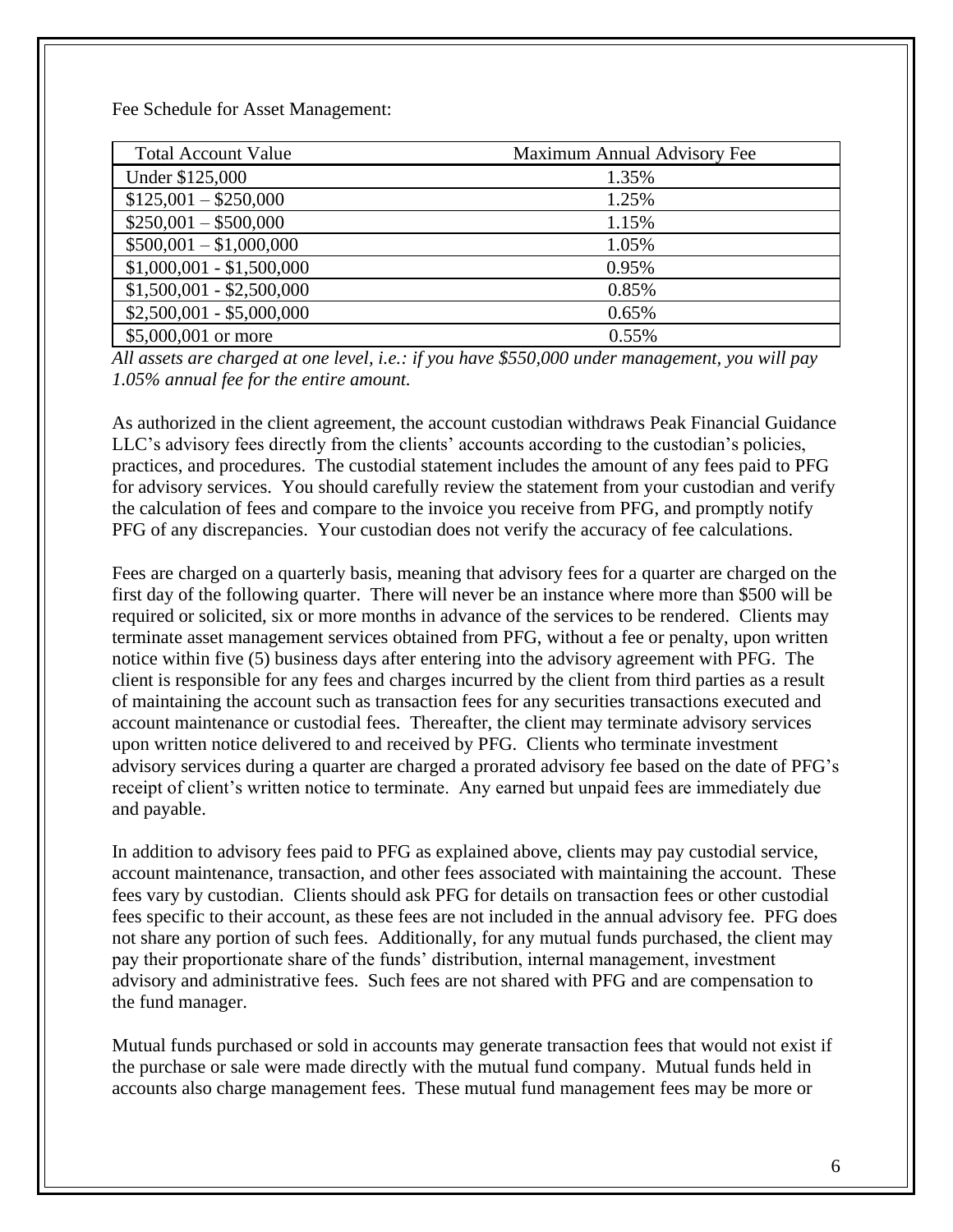less than the mutual fund management fees charged if the client held the mutual fund directly with the mutual fund company.

Clients may purchase shares of mutual funds directly from the mutual fund issuer, its principal underwriter, or a distributor without purchasing the services of PFG or paying our advisory fee on such shares (but subject to any applicable sales charges). Certain mutual funds are offered to the public without a sales charge. In the case of mutual funds offered with a sales charge, the prevailing sales charge (as described in the mutual fund prospectus) may be more or less than the applicable advisory fee. However, clients would not receive PFG's assistance in developing an investment strategy, selecting securities, monitoring performance of the account, and making changes as necessary. Clients who wish to terminate the investment advisory agreement may do so with written notice. Upon receipt of written notification, any earned fee will immediately become due and payable. A client may terminate an advisory agreement without being assessed any fees or penalties within five (5) days of its signing.

Financial planning, described below, is offered at no additional charge as part of asset management service.

**Financial Planning** – Financial planning services are charged in arrears through a fixed fee or hourly arrangement as agreed upon between the client and Peak Financial Guidance LLC. There will never be an instance where \$500 or more in fees is charged six or more months in advance. Hourly fees are generally charged when the scope of services cannot be determined or if the services are limited to one meeting. Fixed fees are generally quoted to the client for longer term consulting projects. Fees are negotiable and vary depending upon the complexity of the client situation and services to be provided. Hourly fees range from \$200 - \$500 per hour, depending on what is negotiated between PFG and the client. Similar financial planning services may be available elsewhere for a lower cost to the client. Fixed fees for longer-term consulting projects range from \$500 to \$8,000 per project. An estimate for total hours and charges is determined at the start of the advisory relationship.

Typically, clients will be invoiced in arrears for all time spent by PFG upon completion of the services. Clients who wish to terminate the planning process prior to completion may do so with written notice. Upon receipt of written notification, any earned fee will immediately become due and payable. A client may terminate an advisory agreement without being assessed any fees or penalties within five (5) days of its signing.

Certain affiliated persons of PFG are insurance licensed and creates a conflict of interest because it creates an incentive for these individuals to recommend the purchase of insurance for which they receive additional compensation. Please see Item 10 for more information regarding this conflict of interest.

For more information on the firm's custodian, please refer to Item 12 "Brokerage Practices" of this brochure.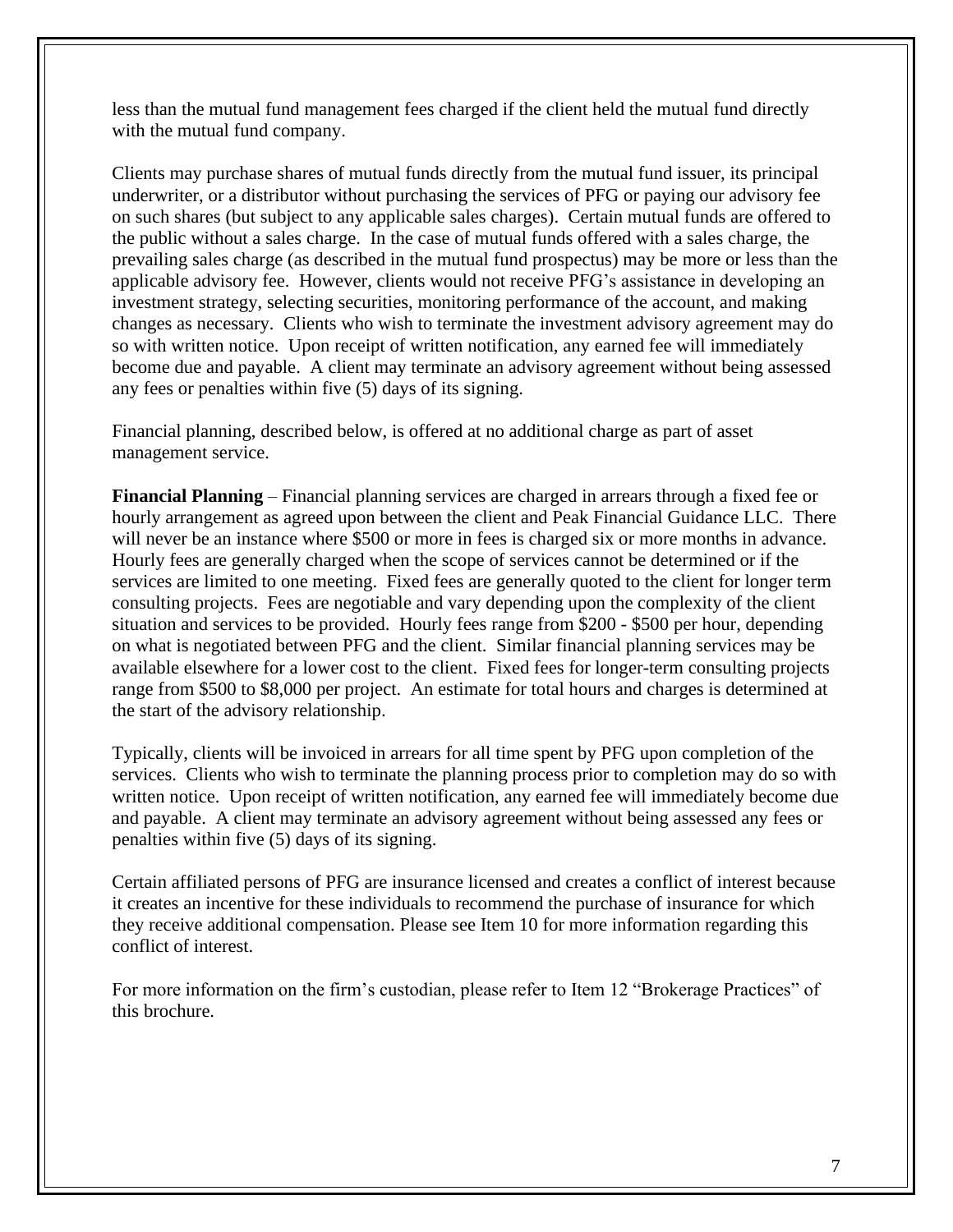## *Performance-Based Fees and Side-By-Side Management*

<span id="page-7-0"></span>PFG does not charge performance-based fees or participate in side-by-side management.

<span id="page-7-1"></span>Form ADV, Part 2A, Item 7

# *Types of Clients*

PFG offers investment advisory services to individuals. There is no minimum account size to open and maintain an advisory account.

<span id="page-7-2"></span>Form ADV, Part 2A, Item 8

## *Methods of Analysis, Investment Strategies, and Risk of Loss*

PFG's methods of analysis and investment strategies incorporate the client's needs and investment objectives, time horizon, and risk tolerance. PFG is not bound to a specific investment strategy for the management of investment portfolios, but rather consider the risk tolerance levels pre-determined gathered at the account opening, as well as on an on-going basis. Examples of methodologies that our investment strategies may incorporate include:

Asset Allocation – Asset Allocation is a broad term used to define the process of selecting a mix of asset classes and the efficient allocation of capital to those assets by matching rates of return to a specified and quantifiable tolerance for risk.

Dollar-Cost Averaging – Dollar-cost averaging is the technique of buying a fixed dollar amount of securities at regularly scheduled intervals, regardless of the price per share. This will gradually, over time, decrease the average share price of the security. Dollar-cost averaging lessens the risk of investing a large amount in a single investment at the wrong time.

Technical Analysis – involves studying past price patterns and trends in the financial markets to predict the direction of both the overall market and specific stocks.

Long-Term Purchases – securities purchased with the expectation that the value of those securities will grow over a relatively long period of time, generally greater than one year.

Our strategies and investments may have unique and significant tax implications. Regardless of your account size or other factors, we strongly recommend that you continuously consult with a tax professional prior to and throughout the investing of your assets.

Investing in securities involves risk of loss that clients should be prepared to bear. Although we manage your portfolio with strategies and in a manner consistent with your risk tolerances, there can be no guarantee that our efforts will be successful. You should be prepared to bear the risk of loss.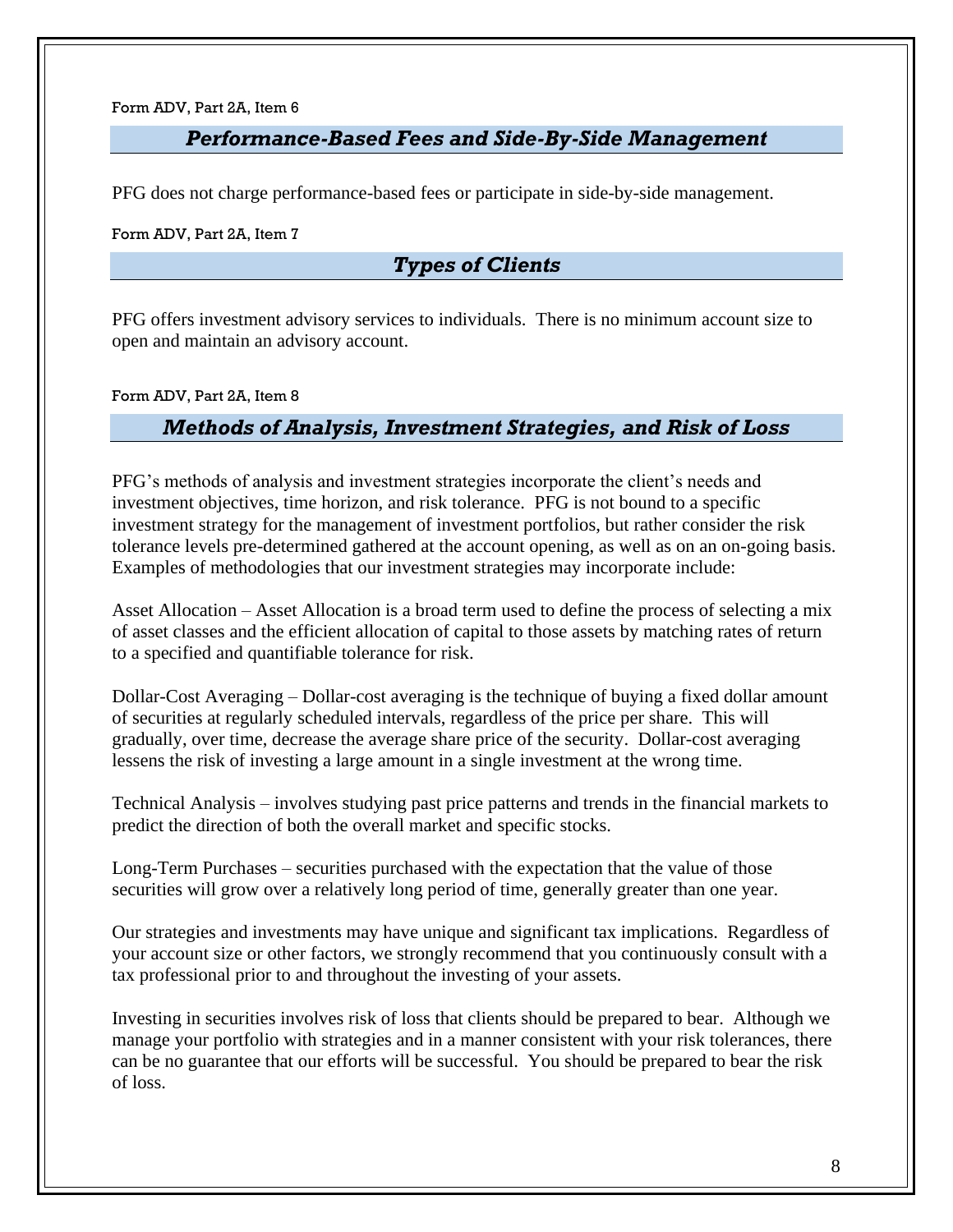All investments involve the risk of loss, including (among other things) loss of principal, a reduction in earnings (including interest, dividends, and other distributions), and the loss of future earnings. These risks include market risk, interest rate risk, issuer risk, and general economic risk. Regardless of the methods of analysis or strategies suggested for your particular investment goals, you should carefully consider these risks, as they all bear risks.

PFG does not recommend a particular type of security, but rather we make our recommendations based on the clients' goals and investment objectives. All investments are subject to an inherent risk of loss. The value of securities in the portfolio can increase and decrease in a moment's notice. Accordingly, clients can lose money-including principal. The stock market is subject to significant fluctuations in value as a result of political, economic, and market developments. If the stock market declines in value, the portfolio is likely to decline in value. Because of changes in the financial condition or prospects of specific companies, the individual stocks selected by PFG may decline in value, causing the account to decline in value.

Below are some more specific risks of investing:

**Market Risk**. The prices of securities in which clients invest may decline in response to certain events taking place around the world, including those directly involving the companies whose securities are owned by the client or an underlying fund; conditions affecting the general economy; overall market changes; local, regional or global political, social or economic instability; and currency, interest rate and commodity price fluctuations. Investors should have a long-term perspective and be able to tolerate potentially sharp declines in market value.

**Management Risk**. PFG's investment approach may fail to produce the intended results. If our perception of the performance of a specific asset class or underlying fund is not realized in the expected time frame, the overall performance of client's portfolio may suffer.

**Equity Risk**. Equity securities tend to be more volatile than other investment choices. The value of an individual mutual fund or ETF can be more volatile than the market as a whole. This volatility affects the value of the client's overall portfolio. Small- and mid-cap companies are subject to additional risks. Smaller companies may experience greater volatility, higher failure rates, more limited markets, product lines, financial resources, and less management experience than larger companies. Smaller companies may also have a lower trading volume, which may disproportionately affect their market price, tending to make them fall more in response to selling pressure than is the case with larger companies.

**Fixed Income Risk.** The issuer of a fixed income security may not be able to make interest and principal payments when due. Generally, the lower the credit rating of a security, the greater the risk that the issuer will default on its obligation. If a rating agency gives a debt security a lower rating, the value of the debt security will decline because investors will demand a higher rate of return. As nominal interest rates rise, the value of fixed income securities is likely to decrease. A nominal interest rate is the sum of a real interest rate and an expected inflation rate.

**Mutual Fund / ETF Risk.** When a client invests in open end mutual funds or ETFs, the client indirectly bears its proportionate share of any fees and expenses payable directly by those funds. Therefore, the client will incur higher expenses, many of which may be duplicative. In addition,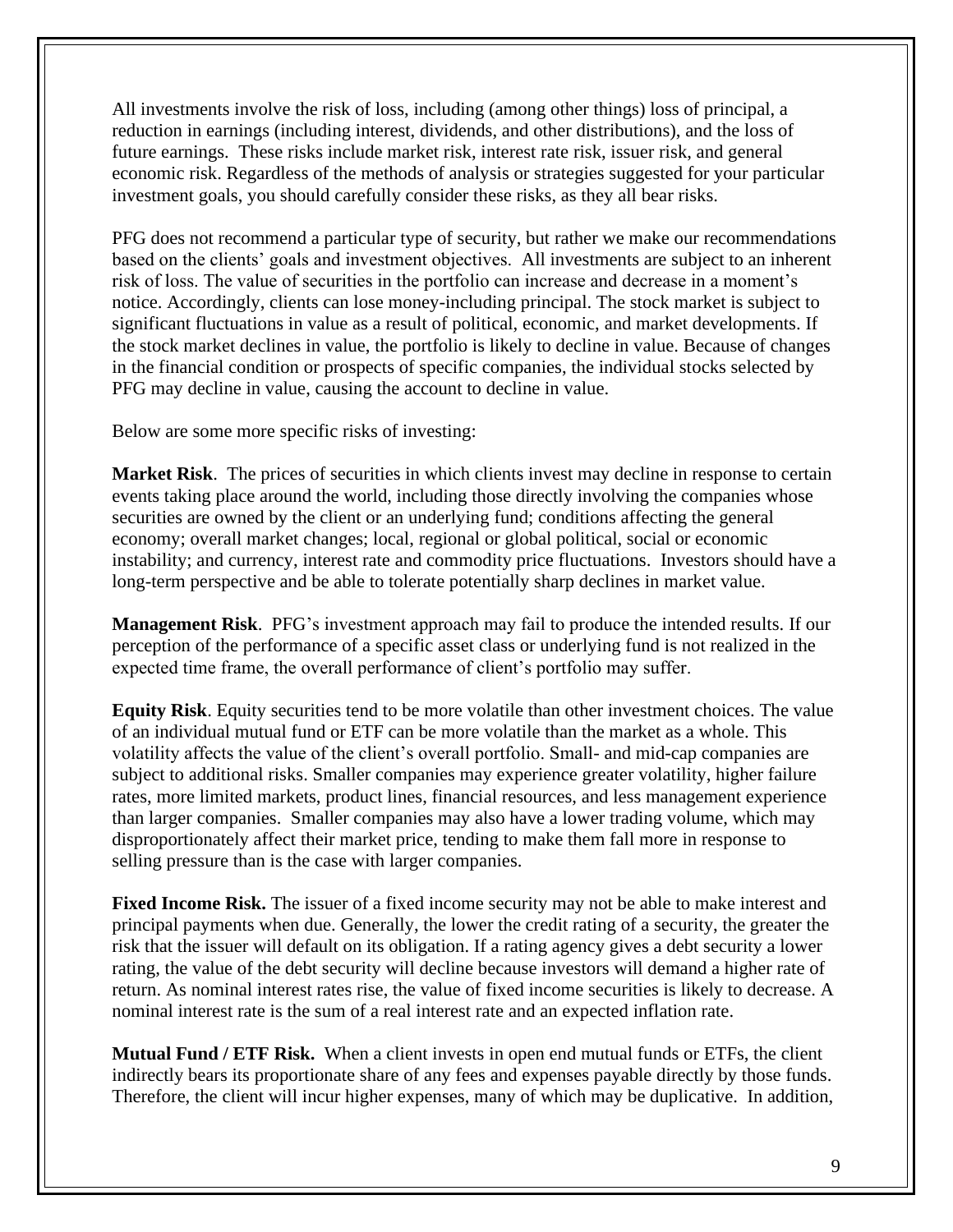the client's overall portfolio may be affected by losses of an underlying fund and the level of risk arising from the investment practices of an underlying fund (such as the use of derivatives). ETFs are also subject to the following risks: (i) an ETF's shares may trade at a market price that is above ("premium") or below ("discount") their net asset value, an ETF bought at a premium may later sell at a Net Asset Value (NAV) or discount; (ii) the ETF may employ an investment strategy that utilizes trading of an ETF's shares may be halted if the listing exchange's officials deem such action appropriate, the shares are de-listed from the exchange, or the activation of market-wide "circuit breakers" (which are tied to large decreases in stock prices) halts stock trading generally. PFG has no control over the risks taken by the underlying funds.

<span id="page-9-0"></span>Form ADV, Part 2A, Item 9

# *Disciplinary Information*

PFG or any management person has not been subject to a criminal or civil action.

PFG or any management person has not been subject to an administrative proceeding by the SEC, any other financial regulatory agency, any state regulatory agency, or any foreign financial regulatory authority.

PFG or any management person has not been subject to a proceeding by a self-regulatory organization.

PFG or any management person does not have any other reportable disciplinary disclosures.

<span id="page-9-1"></span>Form ADV, Part 2A, Item 10

# *Other Financial Industry Activities and Affiliations*

Adam Horning, owner and sole IAR of PFG, is not currently registered with any broker dealer.

Neither PFG nor its representatives are registered as a Futures Commission Merchant, Commodity Pool Operator, or a Commodity Trading Advisor.

Adam Horning is also an independent licensed insurance agent. From time to time, he may offer clients advice or products from those activities. Clients should be aware that these services pay a commission and involve a conflict of interest, as commissionable products conflict with the fiduciary duties of a registered investment adviser. PFG always acts in the best interest of the client; including the sale of commissionable products to advisory clients. Clients always have the right to decide whether to act on an insurance recommendation made by firm. If they do decide to act, they always have the right to do so through the insurance agent of their choosing.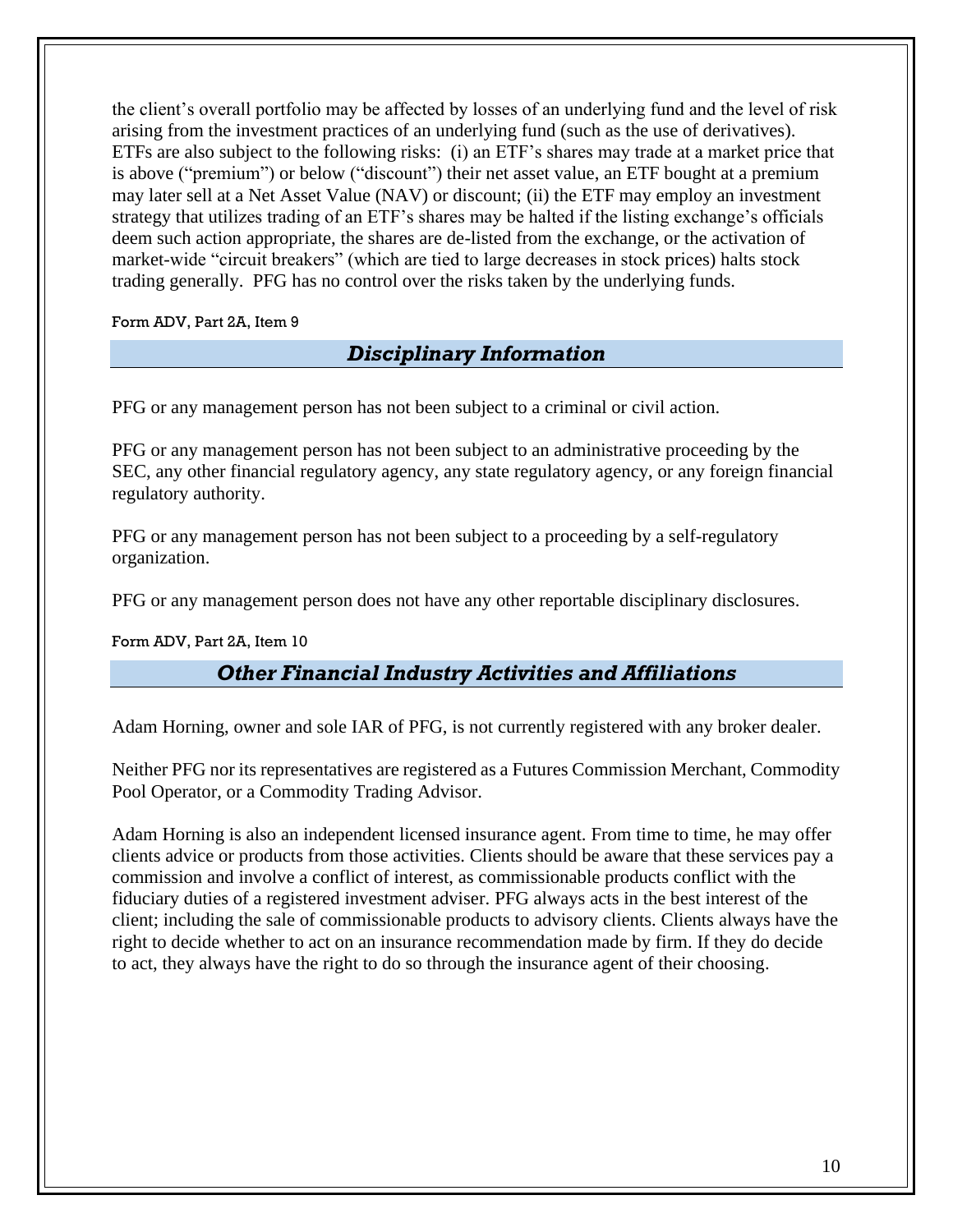# <span id="page-10-0"></span>*Code of Ethics, Participation or Interest in Client Transactions and Personal Trading*

PFG's Code of Ethics includes guidelines for professional standards of conduct for our Associated Persons. Our goal is to protect client interests at all times and to demonstrate our commitment to fiduciary duties of honesty, good faith, and fair dealing. All of PFG's Associated Persons are expected to strictly adhere to these guidelines. Persons associated with Peak Financial Guidance LLC are also required to report any violations to the Code of Ethics. Additionally, the firm maintains and enforces written policies reasonably designed to prevent the misuse or dissemination of material, non-public information about our clients or client accounts by persons associated with our firm.

PFG and its employees may buy or sell securities that are also held by clients. It is the expressed policy of the advisor that no person employed by our firm purchase or sell any security prior to the transaction being implemented for an advisory account; therefore, preventing such employees from benefiting from transactions placed on behalf of the advisory clients.

The advisor may have an interest or position in a certain security, which may also be recommended to the client. As these situations present a conflict of interest, the advisor has established the following restrictions in order to ensure its fiduciary responsibilities:

- 1. A director, officer or employee of the advisor shall not buy or sell a security for their personal portfolio(s) where their decision is substantially derived, in whole or part, by reason of his or her employment, unless the information is also available to the investing public. No owner/employee of PFG shall prefer their own interest to that of the client.
- 2. The advisor maintains a list of all securities held by the company and all directors, officers, and employees. These holdings are reviewed on a quarterly basis by the principal of the firm.
- 3. The advisor requires that all employees must act in accordance with all applicable Federal and State regulations governing registered investment advisors.
- 4. The advisor may block personal trades with those of clients but will ensure that clients are not at a disadvantage.

PFG's Code of Ethics is available to you upon request. You may obtain a copy of our Code of Ethics by contacting Adam Horning at (303) 667-5117.

<span id="page-10-1"></span>Form ADV, Part 2A, Item 12

## *Brokerage Practices*

PFG recommends that client use TD Ameritrade Institutional, a division of TD Ameritrade, Inc. Member FINRA/SIPC ("TD Ameritrade") as their custodian for our Asset Management services. TD Ameritrade is an independent SEC-registered broker dealer and is separate and unaffiliated with PFG. TD Ameritrade offers services to independently registered investment advisors which include custody of securities, trade execution and clearance and settlement of transactions. The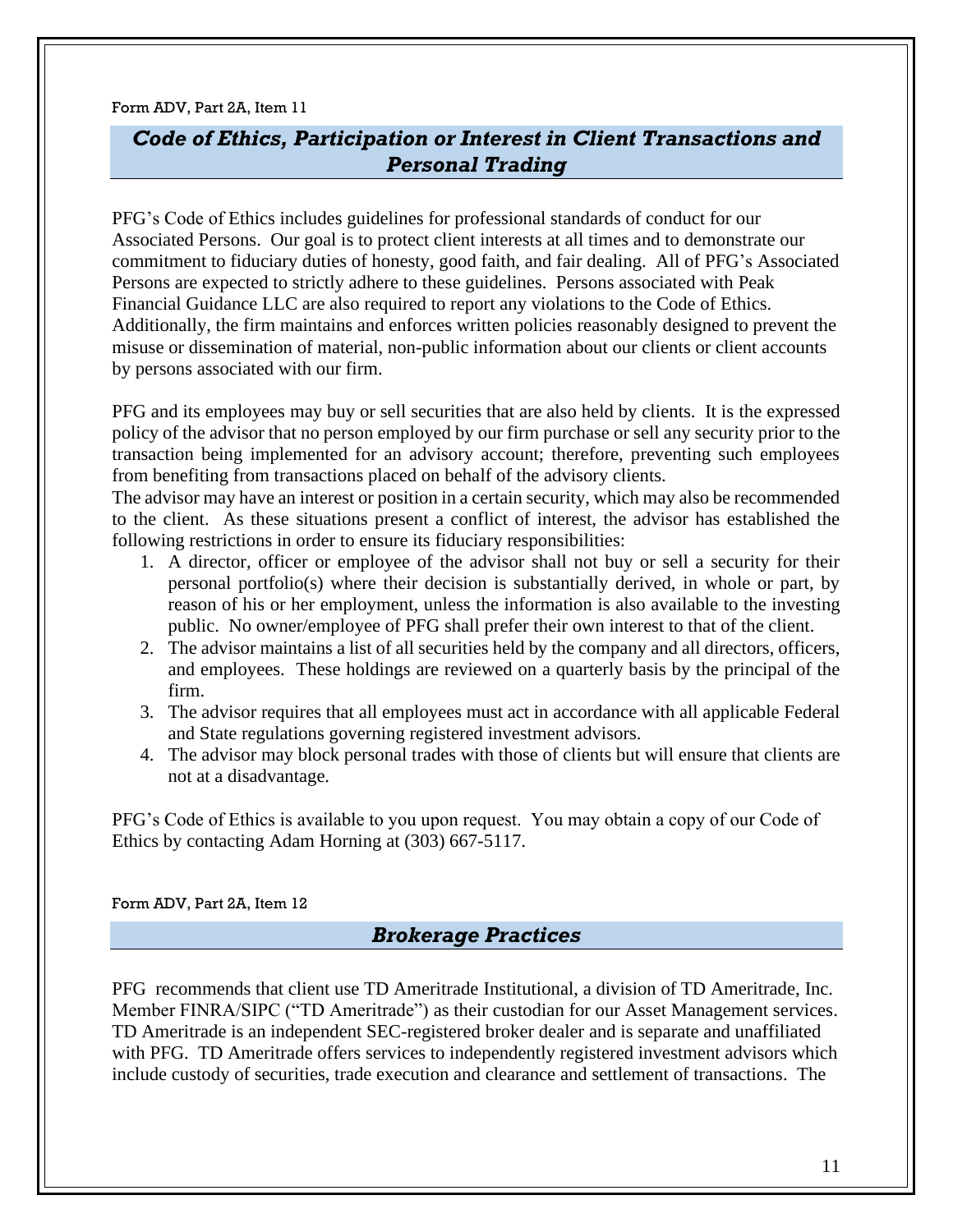firm receives some benefits from TD Ameritrade through its participation in the TD Ameritrade Institutional program, as described in greater detail below.

PFG evaluates custodians based on our projected AUM and the best fit for our business model. In considering which independent qualified custodian would be the best fit for PFG's business model, we evaluate the following factors, which is not an all-inclusive list:

- $\triangleright$  Financial strength
- ➢ Reputation
- $\triangleright$  Reporting capabilities
- $\triangleright$  Execution capabilities
- $\triangleright$  Pricing, and
- $\triangleright$  Types and quality of research

While you are free to choose any custodian or other service provider, we recommend that you establish an account with TD Ameritrade. This relationship includes benefits provided to our firm, including, but not limited to research, market information, and administrative services that help our firm manage your account(s). We believe that recommended custodians provide quality execution services for our clients at competitive prices. Price is not the sole factor we consider in evaluating best execution. We also consider the quality of the brokerage services provided by the recommended custodian, including the value of research provided, the firm's reputation, execution capabilities, commission rates, and responsiveness to our clients and our firm.

PFG does not receive client referrals from custodians in exchange for cash or other compensation, such as brokerage services or research.

Although PFG does not have any formal soft dollar agreements, we do receive benefits as described above.

When PFG buys or sells the same security for two or more clients (including our personal accounts), we may place concurrent orders to be executed together as a single "block" in order to facilitate orderly and efficient execution. Each client account will be charged or credited with the average price per unit. We receive no additional compensation or remuneration of any kind because we aggregate client transactions. No client is favored over any other client. If an order is not completely filled, it is allocated pro-rata based on an allocation statement prepared by PFG prior to placing the order. Because of an order's aggregation, some clients may pay higher transaction costs, or greater spreads, or receive less favorable net prices on transactions than would otherwise be the case if the order had not been aggregated.

<span id="page-11-0"></span>Form ADV, Part 2A, Item 13

# *Review of Accounts*

Client accounts are reviewed at least quarterly by Adam Horning, Principal Executive Officer of the firm. Adam Horning reviews clients' accounts with regards to their investment policies and risk tolerance levels. Asset Management Clients are encouraged to meet with PFG at least once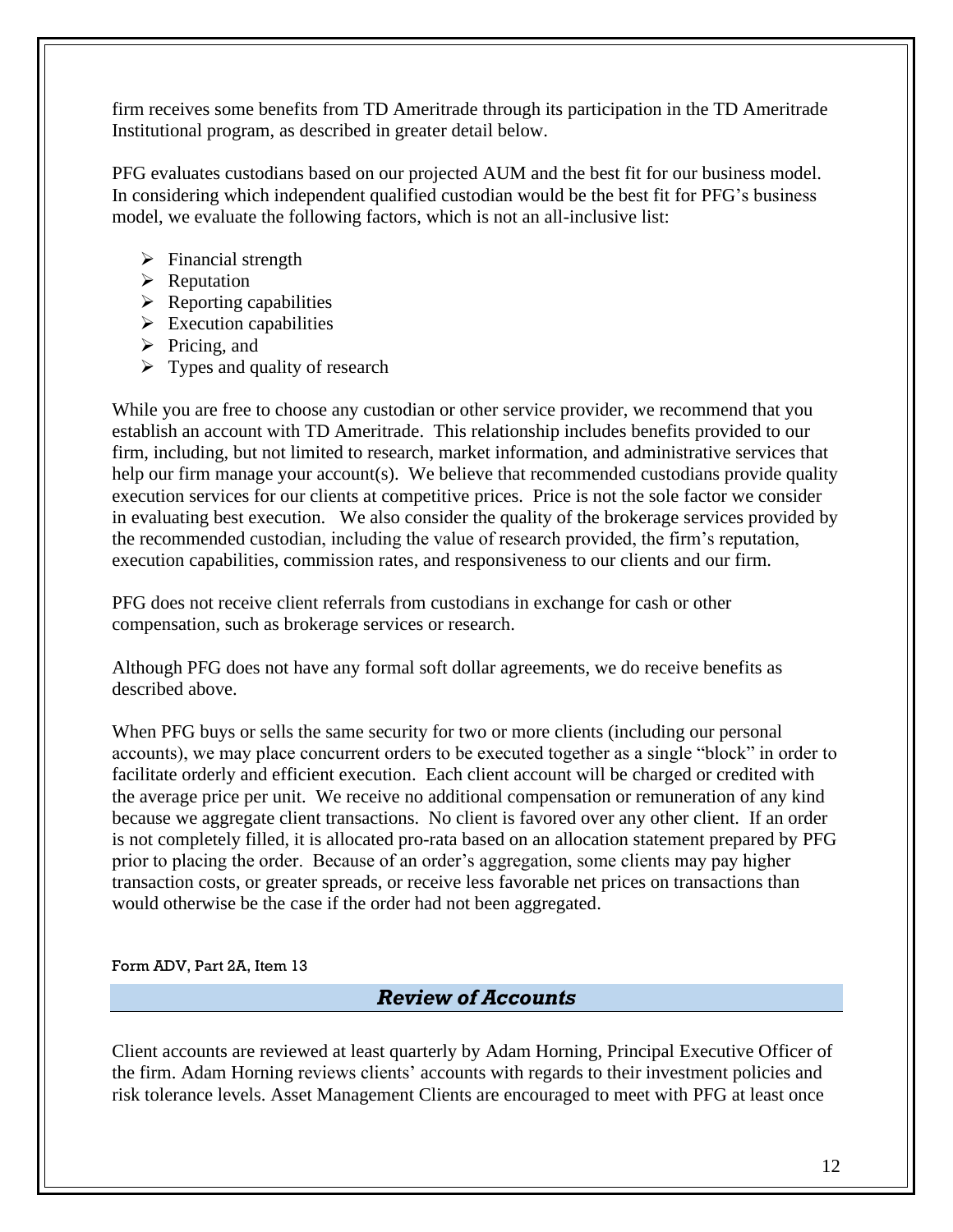per year to review their account as a whole, ensuring that the management aligns with their current financial condition, goals and objectives. All accounts at PFG are assigned to this reviewer.

Reviews may be triggered by material market, economic or political events, or by changes in client's financial situations (such as retirement, termination of employment, physical move, or inheritance).

Clients may be provided a one-time financial plan concerning their financial situation. After the presentation of the plan, there are no further reports. Clients may request additional plans or reports for a fee.

All financial planning accounts are reviewed upon financial plan creation and plan delivery by Adam Horning, Principal Executive Officer of the firm. There is only one level of review and that is the total review conducted to create the financial plan.

#### <span id="page-12-0"></span>Form ADV, Part 2A, Item 14

# *Client Referrals and Other Compensation*

PFG does not compensate any individual or firm for client referrals. In addition, other than the soft dollar benefits discussed in Item 12 above, PFG does not receive compensation for referring clients to other professional service providers.

<span id="page-12-1"></span>Form ADV, Part 2A, Item 15

## *Custody*

PFG does not have physical custody of any client funds and/or securities and does not take custody of client accounts at any time. Client funds and securities will be held with a bank, broker dealer, or other independent qualified custodian. However, by granting PFG written authorization to automatically deduct fees from client accounts, PFG is deemed to have limited custody. You will receive account statements from the independent, qualified custodian holding your funds at least quarterly. The account statement from your custodian will indicate the amount of advisory fees deducted from your account(s) each billing cycle. You should carefully review the statement from your custodian and verify the calculation of fees and compare to the invoice you receive from PFG, and promptly notify PFG of any discrepancies.

<span id="page-12-2"></span>Form ADV, Part 2A, Item 16

## *Investment Discretion*

PFG offers discretionary and non-discretionary asset management. Before PFG can buy or sell securities on your behalf, you must first sign our Investment Advisory Agreement, which states whether the accounts will be managed on a discretionary or non-discretionary basis. For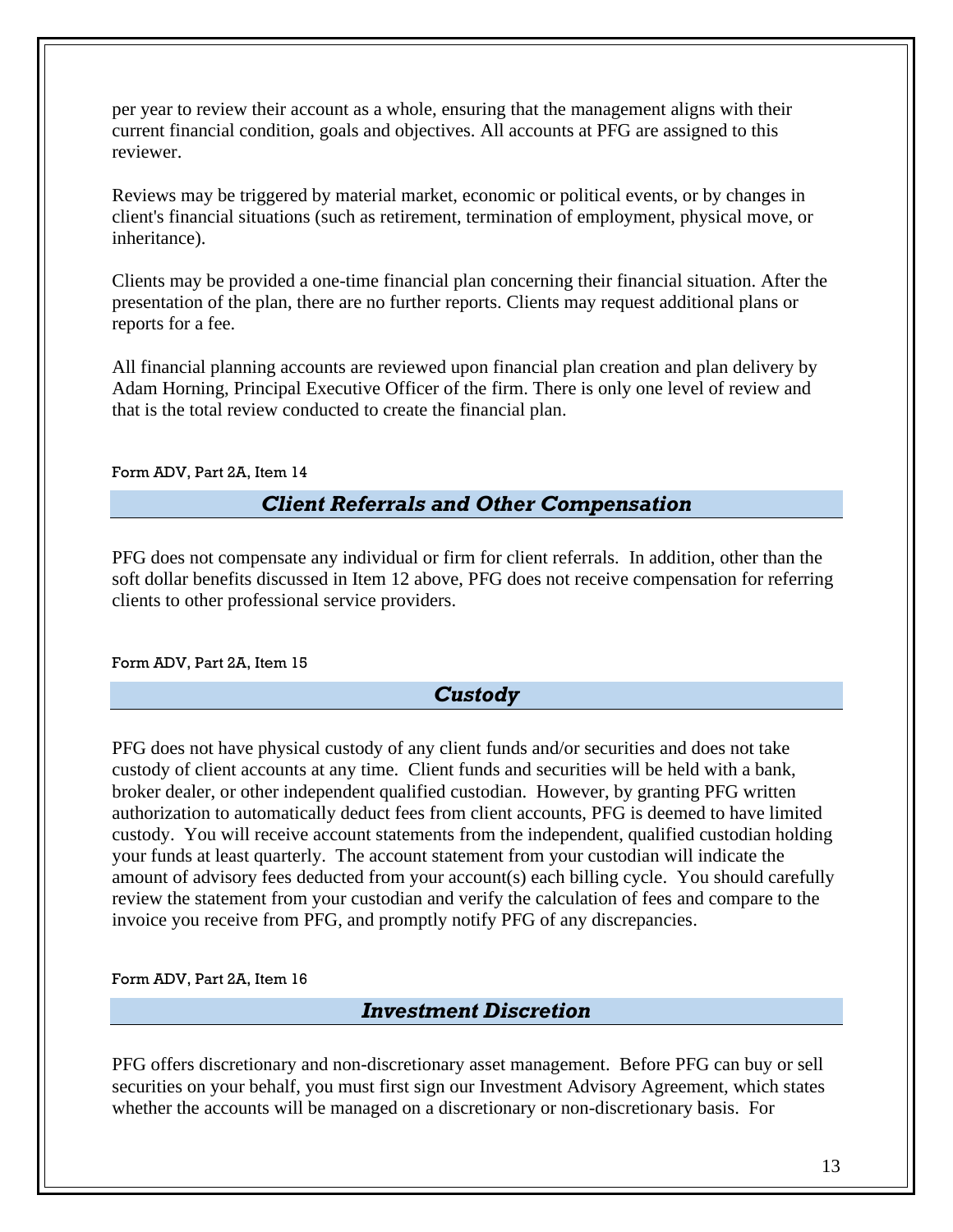accounts that the firm manages on a discretionary basis, you are required to sign a discretionary management agreement, a limited power of attorney, and/or trading authorization forms. By choosing to do so, you may grant the firm discretion over the selection and amount of securities to be purchased or sold for your account(s) without obtaining your consent or approval prior to each transaction. Clients may impose limitations on discretionary or non-discretionary authority for investing in certain securities or types of securities (such as a product type, specific companies, specific sectors, etc.), as well as other limitations as expressed by the client. Limitations on discretionary authority are required to be provided to the IAR in writing. Please refer to the "Advisory Business" section of this Brochure for more information on our discretionary management services.

<span id="page-13-0"></span>Form ADV, Part 2A, Item 17

# *Voting Client Securities*

We do not vote proxies on behalf of your advisory accounts. We are available to answer any questions you may have regarding proxies that you may receive. If you own shares of common stock or mutual funds, you are responsible for exercising your right to vote as a shareholder.

In most cases, you will receive proxy materials directly from the account custodian. However, in the event we were to receive any written or electronic proxy materials, we would forward them directly to you by mail, unless you have authorized our firm to contact you by electronic mail, in which case, we would forward any electronic solicitation to vote proxies.

#### <span id="page-13-1"></span>Form ADV, Part 2A, Item 18

## *Financial Information*

PFG is not required to provide financial information to our clients because we do not require or solicit the prepayment of more than \$500 six or more months in advance.

#### <span id="page-13-2"></span>Form ADV, Part 2A, Item 19

## *Requirements for State-Registered Advisers*

Principal Executive Officers and Management Persons Education and Business Background:

Adam Horning Managing Principal and CCO

### **Business Background:**

Peak Financial Guidance LLC, Managing Principal and CCO, December 2019 - Present